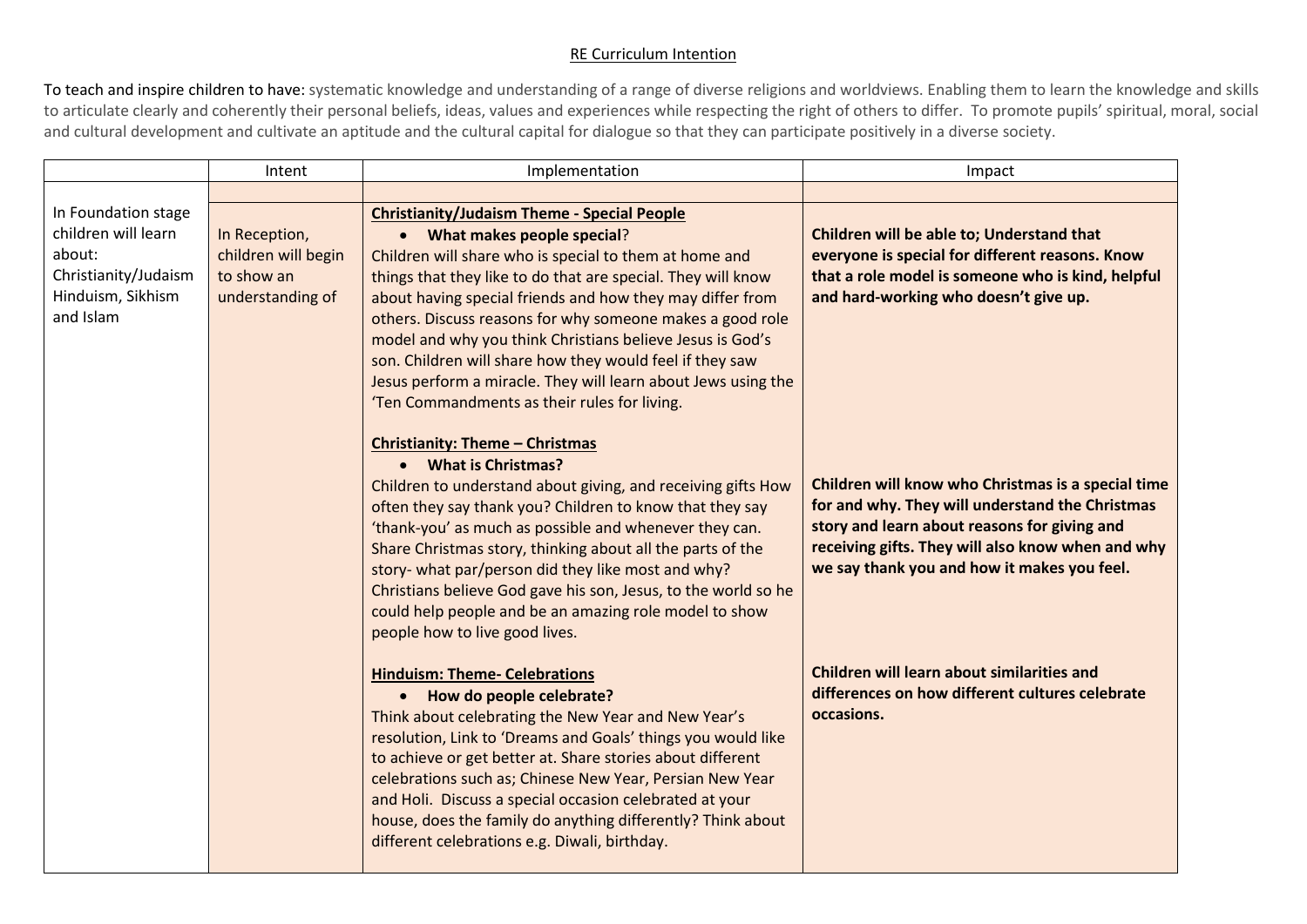|                                                                                                                                                                                    |                                        | <b>Christianity: Theme - Easter</b><br><b>What is Easter?</b><br>$\bullet$<br>Children to notice the change in season by looking at signs of<br>how the environment has changed. They compare how<br>spring is different to Autumn and Winter. Describe cycle off<br>life that frogs and butterflies go through. Children will share<br>what they know about Easter and who Easter is special for.<br>They find out what happened to Jesus at Easter and learn<br>about the miracle.                                                                                                                                                                  | Children will learn about Easter, who it is special<br>for and that Jesus died on a cross. Children<br>understand about sin and forgiveness and the<br>relationship between God and humans is<br>restored.                                          |
|------------------------------------------------------------------------------------------------------------------------------------------------------------------------------------|----------------------------------------|-------------------------------------------------------------------------------------------------------------------------------------------------------------------------------------------------------------------------------------------------------------------------------------------------------------------------------------------------------------------------------------------------------------------------------------------------------------------------------------------------------------------------------------------------------------------------------------------------------------------------------------------------------|-----------------------------------------------------------------------------------------------------------------------------------------------------------------------------------------------------------------------------------------------------|
|                                                                                                                                                                                    |                                        | <b>Theme - Religious Stories</b><br>What can we learn from stories?<br>$\bullet$<br>Share the story of 'the boy who cried wolf', discuss why the<br>boy tells lies and how do the villagers feel at the end of the<br>story. Children learn that Sikhs believe people should not<br>think they are better than other people because everyone is<br>special and important. Muslims believe they should pray to<br>Allah for the beautiful world he has created. Christians<br>believe Jesus told the story 'the lost coin' to help people<br>understand that they believe God loves everyone and wants<br>people to change their lives for the better. | <b>Children learn that stories from different cultures</b><br>all have a moral or meaning. All religions believe<br>in God but have alternative names for him.<br>Children will know to treat others with respect<br>and the importance of honesty. |
|                                                                                                                                                                                    |                                        | <b>Theme - Special Places</b><br>• What makes places special?<br>Children look at pictures of different homes and the<br>different styles of rooms from around the world. Also places<br>of worship and compare similarities and differences. They<br>discuss which are special and to who. Children share about<br>their special place and explain why it is special to them.<br>Show pictures of a church, mosque and synagogues and<br>discuss experiences of visiting them.                                                                                                                                                                       | Children learn about places that are important to<br>them and others. They understand that places of<br>worship are different and ceremonies also differ.<br>They can compare similarities and differences.                                         |
| At the end of KS1,<br>children will develop<br>their knowledge to<br>retell, recognize and<br>find meanings for<br>beliefs and practices<br>of religions and<br>other world views. | In Year 1, the<br>children will have a | Children will have the knowledge of; Christianity and<br>Jewish beliefs and celebrations.<br>Does God want Christians to look after the world?<br>Know the Creation Story<br>$\bullet$<br>Learn about God and Creation<br>$\bullet$<br>Belief's on whether the world belongs to God<br>$\bullet$<br>Understand if people should take care of the world.<br>$\bullet$                                                                                                                                                                                                                                                                                  | Children will be able to; re-tell the Christian<br>Creation story and to explore how this influences<br>how Christians behave towards nature and the<br>environment.                                                                                |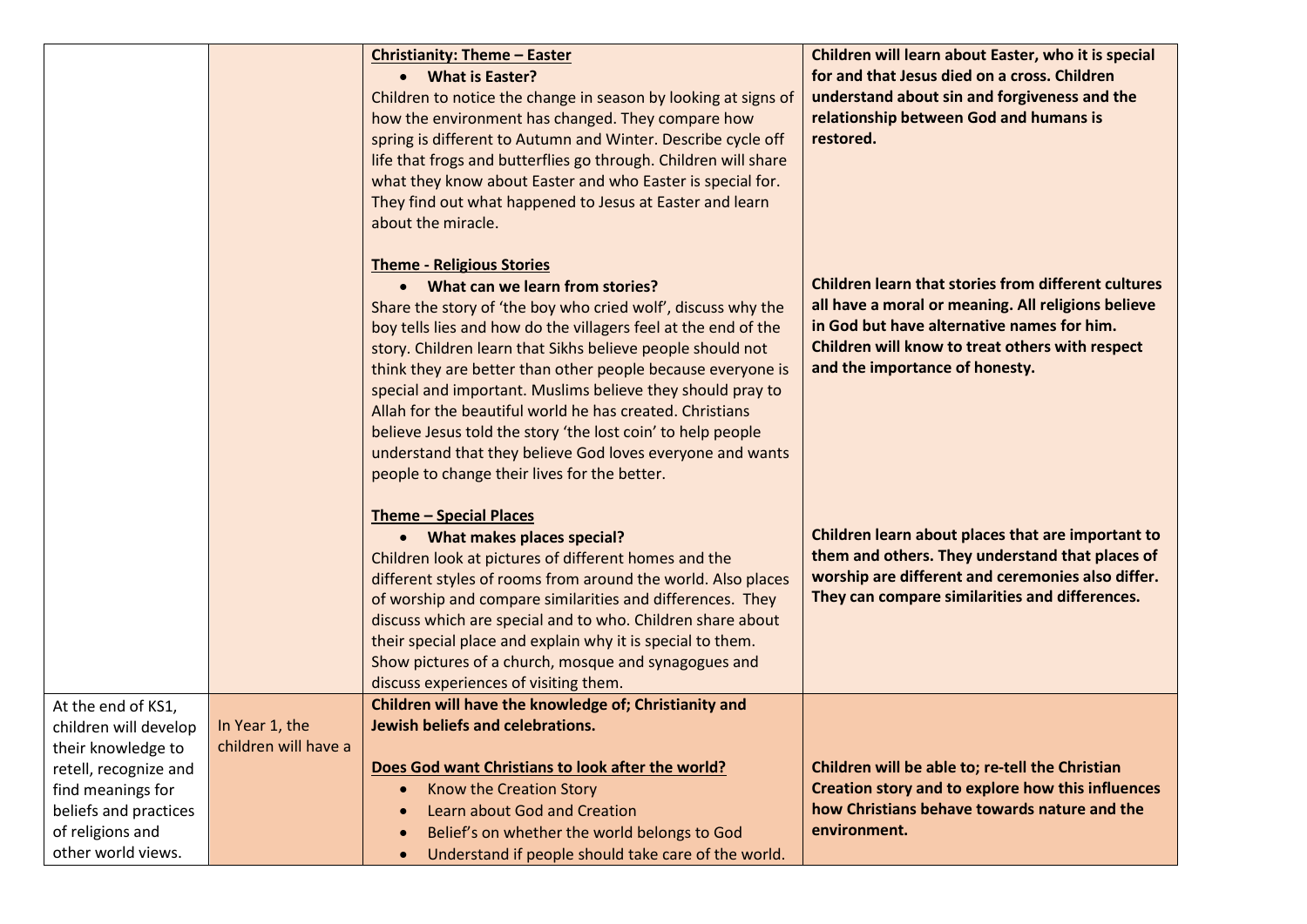|                                                                                                                          | What gifts might Christians in my town have given Jesus if<br>he had been born here rather than in Bethlehem?<br>Know the Christmas Story<br>$\bullet$                                                                                                                                                                           | <b>Children will be able reflect on the Christmas</b><br>story and decide what gifts would be meaningful<br>for Jesus.                       |
|--------------------------------------------------------------------------------------------------------------------------|----------------------------------------------------------------------------------------------------------------------------------------------------------------------------------------------------------------------------------------------------------------------------------------------------------------------------------|----------------------------------------------------------------------------------------------------------------------------------------------|
| They will explore and<br>respond sensitively                                                                             | Principle learning from stories from religious<br>traditions.                                                                                                                                                                                                                                                                    |                                                                                                                                              |
| on how religions and                                                                                                     | Understand whether symbols are better than words                                                                                                                                                                                                                                                                                 |                                                                                                                                              |
| other world views                                                                                                        | at expressing religious beliefs.                                                                                                                                                                                                                                                                                                 |                                                                                                                                              |
| address questions of<br>meaning, purpose<br>and value.<br>Children will begin to<br>express ideas and<br>opinions on how | Was it always easy for Jesus to show friendship?<br>Identify how to make/show friendships<br>Understand reasons for difficulties in friendships<br>Learning from religious traditions<br>Beliefs on whether people should follow religious<br>leaders and teachings.                                                             | Children will be able to identify when it is easy<br>and difficult to show friendship and explore when<br>Jesus may have found it difficult. |
| religions and other<br>world views<br>influence morality,<br>identity and<br>diversity.                                  | Why was Jesus welcomed like a king or celebrity by the<br>crowds on Palm Sunday?<br>Know about Easter and Palm Sunday from stories<br>Learning from religious traditions<br>Belief and learning from religious leaders and<br>teachings                                                                                          | Children will be able to know that Jesus is special<br>to Christians and how his welcome on Palm<br>Sunday shows this.                       |
|                                                                                                                          | Is Shabbat important to Jewish Children?<br>Identify identity, diversity and belonging<br>Learn about the life, practices and ways of life of a<br>Jewish person<br>Understand importance of religious celebrations<br>Identify symbols: express better than words for<br>religious beliefs                                      | Children will be able to empathise with Jewish<br>children by understanding what they do during<br>Shabbat and why it is important to them.  |
|                                                                                                                          | Are Rosh Hashanah and Yom Kippur important to Jewish<br>children?<br>• Understand the importance of Jewish celebrations<br>for children<br>Know that Rosh Hashanah is the Jewish New Year<br>Understand that Yom Kippur is the most solemn<br>religious fast of the Jewish year<br>Identify important foods during celebrations. | Children will be able to empathise with Jewish<br>children by understanding what Rosh Hashanah<br>and Yom Kippur mean to them.               |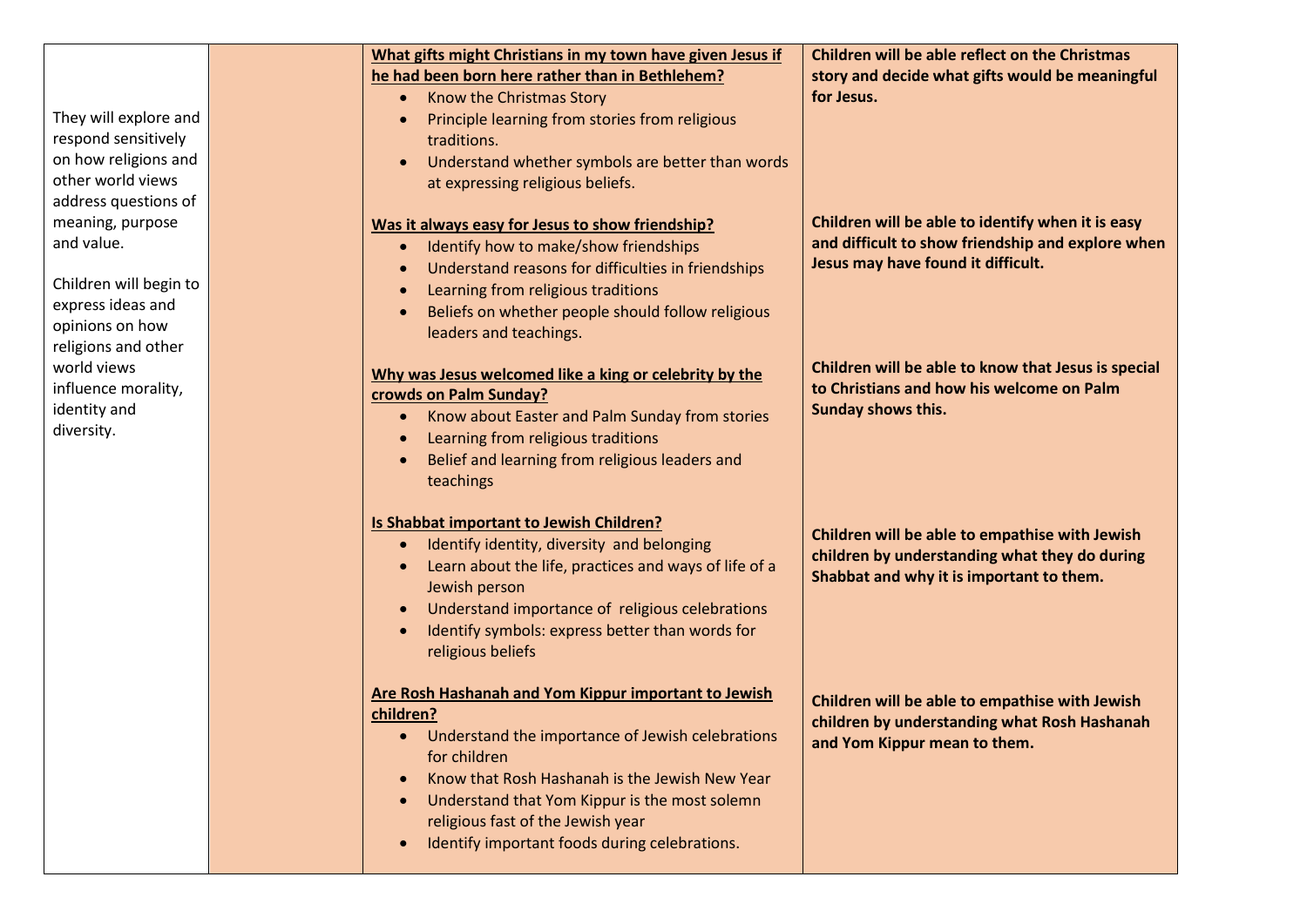|                     | Children will have the knowledge of; Christianity, Judaism        |                                                    |
|---------------------|-------------------------------------------------------------------|----------------------------------------------------|
| In Year 2, The      | and Islam beliefs and celebrations.                               |                                                    |
| children will build |                                                                   |                                                    |
| on their knowledge  | Is it Possible to be kind to everyone all of the time?            | Children will be able tore-tell Bible stories that |
| of Christianity and | Learn about Christian beliefs, teachings and values<br>$\bullet$  | show kindness, and to explore how this makes       |
| Judaism. They will  | Understand what Jesus taught Christians<br>$\bullet$              | Christians behave towards other people.            |
| learn about Islam   | To know about the bible and bible stories<br>$\bullet$            |                                                    |
| beliefs, values and | Understand the message or moral from religious<br>$\bullet$       |                                                    |
| celebrations.       | stories                                                           |                                                    |
|                     | Beliefs on whether people should follow religious<br>$\bullet$    |                                                    |
|                     |                                                                   |                                                    |
|                     | leaders and teachings                                             |                                                    |
|                     | Why do you think Christians believe God gave Jesus to the         | Children will be able to reflect on the Christmas  |
|                     | world?                                                            | Story and reasons for Jesus' birth.                |
|                     | Understand the importance of Christmas for<br>$\bullet$           |                                                    |
|                     | Christians                                                        |                                                    |
|                     | Know the Christmas story<br>$\bullet$                             |                                                    |
|                     | Know that Christians believe that Jesus was a gift<br>$\bullet$   |                                                    |
|                     | from God at Christmas                                             |                                                    |
|                     | Belief on whether God is important to everyone<br>$\bullet$       |                                                    |
|                     |                                                                   |                                                    |
|                     | How Important is it for Jewish people to do what God asks         |                                                    |
|                     | them to do?                                                       | Children will be able to understand the special    |
|                     | Know Beliefs, Practices, Values and Commitments<br>$\bullet$      | relationship between Jews and God and the          |
|                     | for Jewish People                                                 | promises they make to each other.                  |
|                     | Understand Jewish prayers and ways of life<br>$\bullet$           |                                                    |
|                     | Belief of whether God is important to everyone<br>$\bullet$       |                                                    |
|                     | Principles on whether people should follow religious<br>$\bullet$ |                                                    |
|                     | leaders and teachings                                             |                                                    |
|                     |                                                                   |                                                    |
|                     | Does Praying at regular intervals help a Muslim in his/her        | Children will be able to explain what commitment   |
|                     | everyday life?                                                    | means to us and to Muslims by knowing about        |
|                     | • Know Beliefs, Practices, Values and Commitments                 | how Muslims pray 5 times a day.                    |
|                     | for Muslim People                                                 |                                                    |
|                     | Understand Jewish prayers and ways of life<br>$\bullet$           |                                                    |
|                     | Know who I am and believe                                         |                                                    |
|                     | The importance of feeling special to belong                       |                                                    |
|                     |                                                                   |                                                    |
|                     |                                                                   |                                                    |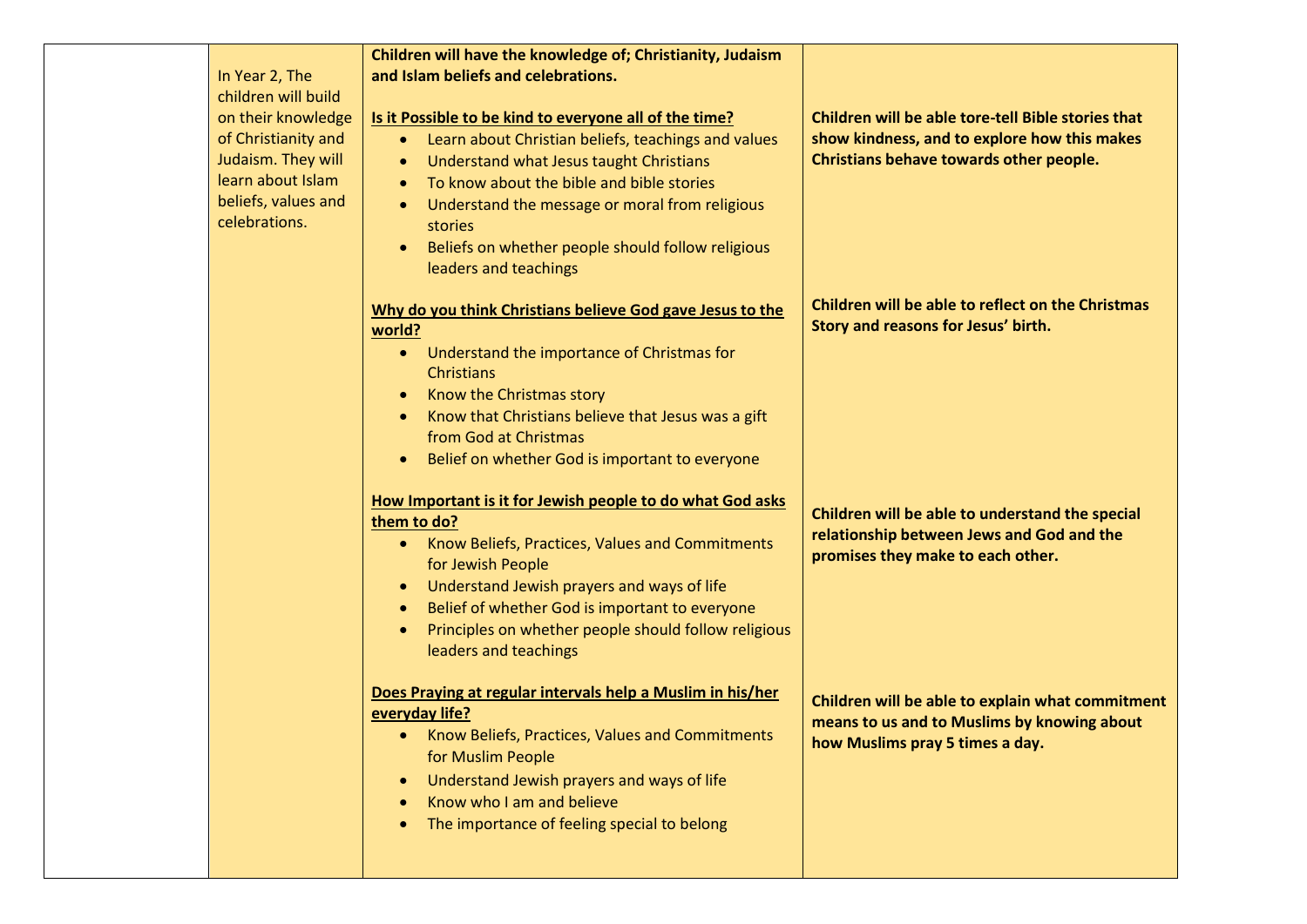|  | How important is it to Christians that Jesus came back to<br>life after his crucifixion?<br>Know the Easter story from the Bible<br>$\bullet$<br>Understand the importance of Easter for Christians<br>$\bullet$<br>Know the meaning, purpose and truth about Jesus'<br>$\bullet$<br>crucifixion and resurrection<br>Belief on whether God is important to everyone<br>$\bullet$<br>Understand whether symbols are better than words<br>$\bullet$<br>at expressing religious beliefs. | Children will be able to re-tell the Easter story and<br>understand what Jesus' resurrection means for<br><b>Christians.</b>                                  |
|--|---------------------------------------------------------------------------------------------------------------------------------------------------------------------------------------------------------------------------------------------------------------------------------------------------------------------------------------------------------------------------------------------------------------------------------------------------------------------------------------|---------------------------------------------------------------------------------------------------------------------------------------------------------------|
|  | How important is the relationship Jews have with God?<br>Know Beliefs, Practices, Values and Commitments<br>$\bullet$<br>for Jewish People<br>Learn about the life, practices and ways of life of a<br>$\bullet$<br>Jewish person<br>Understand Passover and its importance for Jewish<br>$\bullet$<br>people<br>Know who I am and believe<br>$\bullet$<br>The importance of feeling special to belong<br>$\bullet$                                                                   | Children will be able to understand how<br>celebrating Passover and keep Kashrut (food<br>laws) help Jews show God they value their<br>relationship with him. |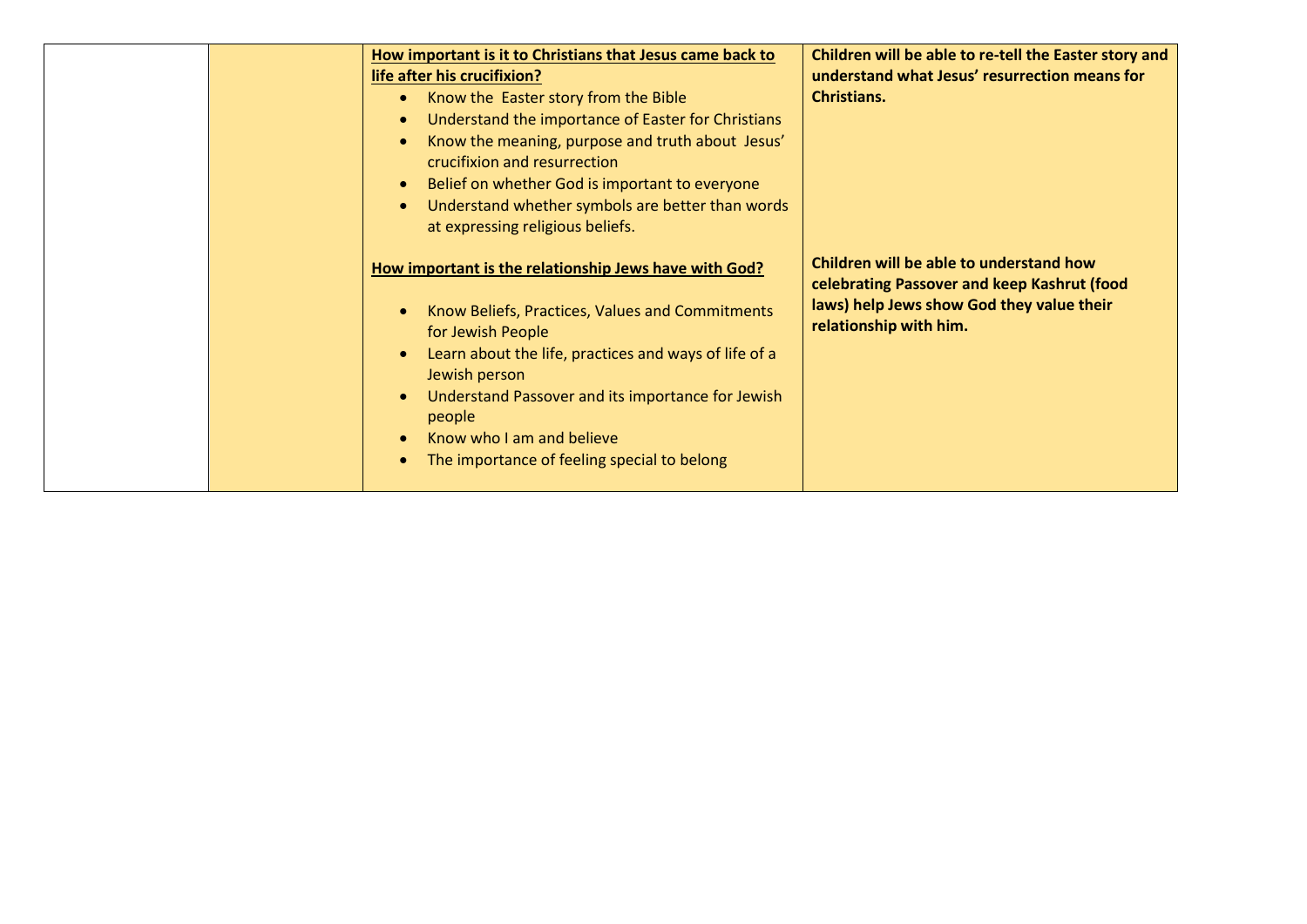|                                     |                    | Children will have the knowledge of; Hinduism, Christianity      |                                                                                       |
|-------------------------------------|--------------------|------------------------------------------------------------------|---------------------------------------------------------------------------------------|
|                                     | In Year 3 children | and Sikhism beliefs and practices.                               |                                                                                       |
|                                     | will, deepen their |                                                                  |                                                                                       |
| At the end of Lower                 | understanding of   | <b>Would Celebrating Diwali at home and in the community</b>     | Children will be able to investigate what happens                                     |
| KS2, pupils will                    |                    | bring a feeling of belonging to a Hindu child?                   | during the festival of Diwali and whether the                                         |
| extend their                        |                    | Know Hinduism Practices and ways of life<br>$\bullet$            | celebrations bring a sense of belonging to Hindus.                                    |
| knowledge and                       |                    | Know what Diwali celebrations involve<br>$\bullet$               |                                                                                       |
| understanding by                    |                    | Understand the importance of Diwali for Hindu's<br>$\bullet$     |                                                                                       |
| investigating beliefs               |                    | Principles on whether participating in worship help<br>$\bullet$ |                                                                                       |
| and practices of                    |                    | people to feel closer to God or their faith or                   |                                                                                       |
| religious and other                 |                    | community.                                                       |                                                                                       |
| world views enabling                |                    |                                                                  |                                                                                       |
| them to describe                    |                    | <b>Has Christmas lost its true meaning?</b>                      |                                                                                       |
| and discover more                   |                    | Know Christian practice, beliefs and teachings<br>$\bullet$      | Children will be able to find out what the true                                       |
| and respond                         |                    | Understand the importance of Christmas for<br>$\bullet$          | meaning of Christmas is to Christians and                                             |
| thoughtfully.                       |                    | Christians                                                       | compare this with what Christmas means to us.                                         |
|                                     |                    | Explain whether sacred texts have to be 'true' to<br>$\bullet$   |                                                                                       |
|                                     |                    | help people understand their religion                            |                                                                                       |
|                                     |                    | Belief on whether God is important to everyone<br>$\bullet$      |                                                                                       |
| They will explore and               |                    | Acknowledge if religion is the most important<br>$\bullet$       |                                                                                       |
| suggest reasons on                  |                    | influence and inspiration in everyone's life.                    |                                                                                       |
| how religions and                   |                    |                                                                  |                                                                                       |
| other world views                   |                    | <b>Could Jesus heal people?</b>                                  |                                                                                       |
| address questions of                |                    |                                                                  | Children will be able to retell Bible stories when                                    |
| meaning, purpose                    |                    | Understand how Jesus could heal people<br>$\bullet$              | miracles have happened and question whether                                           |
| and value.                          |                    | Recognise whether these were miracles or is there<br>$\bullet$   | Jesus really did perform miracles.                                                    |
|                                     |                    | some other explanations.                                         |                                                                                       |
|                                     |                    | Explain whether sacred texts have to be 'true' to<br>$\bullet$   |                                                                                       |
|                                     |                    | help people understand their religion                            |                                                                                       |
| Children will suggest               |                    | Identify if religion is the most important influence             |                                                                                       |
| reasons and respond                 |                    | and inspiration in everyone's life.                              |                                                                                       |
| thoughtfully on how                 |                    |                                                                  |                                                                                       |
| religions and other                 |                    | <b>What is 'good' about Good Friday?</b>                         |                                                                                       |
| world views                         |                    |                                                                  | Children will be able to recall key events in the                                     |
| influence morality,<br>identity and |                    | Know Christian practice, beliefs and teachings<br>$\bullet$      | Easter story and understand why Jesus' crucifixion<br>symbolises hope for Christians. |
| diversity.                          |                    | Understand key events and celebrations at Easter<br>$\bullet$    |                                                                                       |
|                                     |                    | for Christians                                                   |                                                                                       |
|                                     |                    | Express meanings for Maundy Thursday, Good<br>$\bullet$          |                                                                                       |
|                                     |                    | <b>Friday and Palm Sunday</b>                                    |                                                                                       |
|                                     |                    |                                                                  |                                                                                       |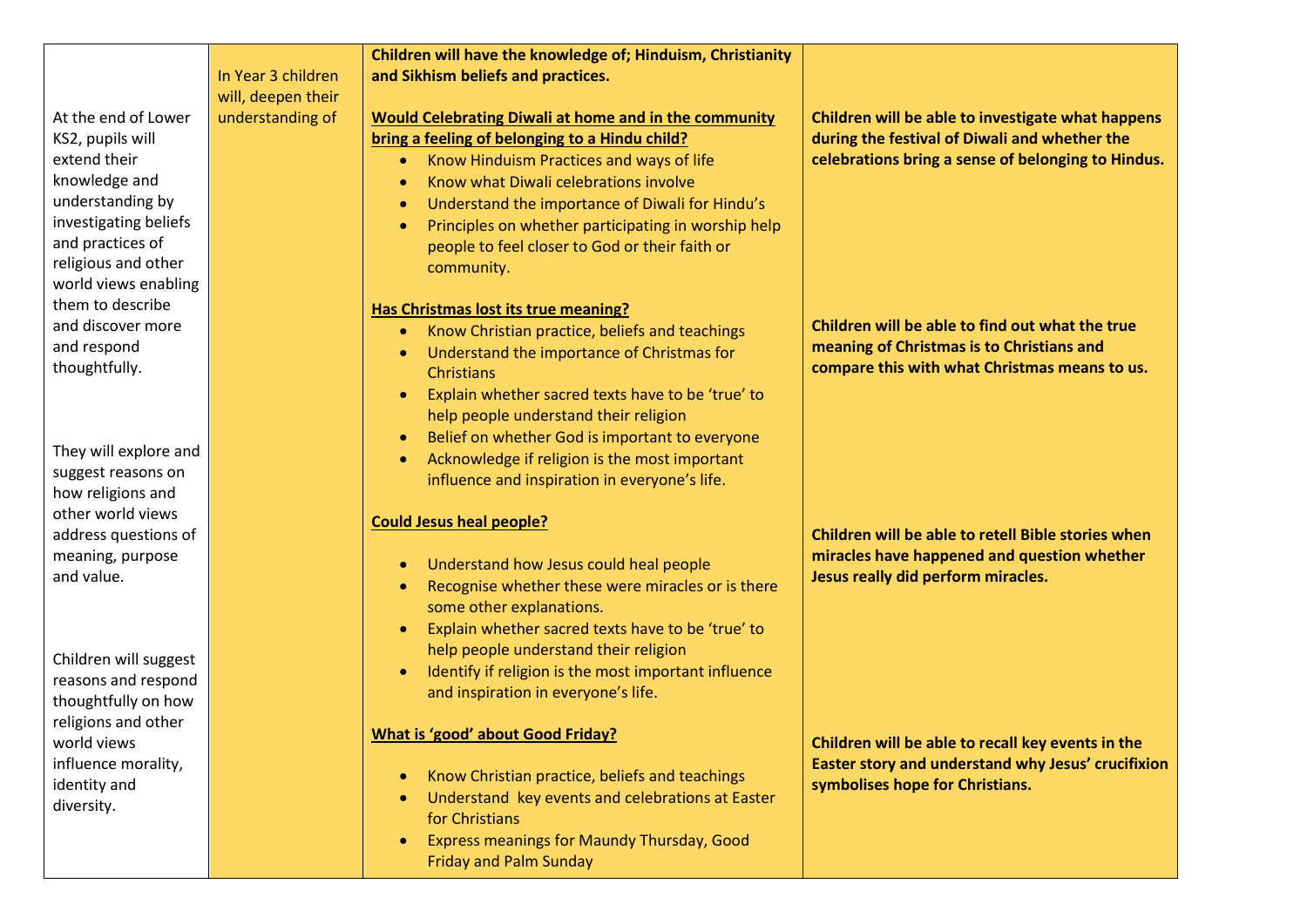|  | Beliefs on whether religious people should be sad<br>$\bullet$<br>when someone dies.<br>Identify whether arts help communicate religious<br>$\bullet$<br>beliefs.                                                                                                                                                                                                                                                                                                                                                                                                        |                                                                                                                                                                                     |
|--|--------------------------------------------------------------------------------------------------------------------------------------------------------------------------------------------------------------------------------------------------------------------------------------------------------------------------------------------------------------------------------------------------------------------------------------------------------------------------------------------------------------------------------------------------------------------------|-------------------------------------------------------------------------------------------------------------------------------------------------------------------------------------|
|  | Do Sikhs think it is important to share?<br>Know Sikhism beliefs, practices and ways of life in<br>$\bullet$<br>the community<br>Principles on whether religious people lead better<br>lives.<br>Understand if religion is the most important<br>$\bullet$<br>influence and inspiration in people's life<br>Establish if all religious beliefs influence people to<br>$\bullet$<br>behave well towards others                                                                                                                                                            | Children will be able to explore how Sikh beliefs<br>affect their way of life and the importance they<br>place on sharing.                                                          |
|  | What is the best way for a Sikh to show commitment to<br>God?<br>Know the importance of practices and rules at a Sikh<br>$\bullet$<br>Gurdwara (place of worship)<br>Understand what commitment means<br>$\bullet$<br>Identify different ways of showing commitment<br>$\bullet$<br>Principles behind Sikh beliefs of sharing with others<br>$\bullet$<br>and treating everyone equally<br>Recognise how artefacts represent and remind<br>$\bullet$<br>people about their religious beliefs<br>Understand the meaning for words 'Mool Mantar<br>'There is only one God' | Children will be able to understand different ways<br>that Sikhs show their commitment to God,<br>comparing their practices in order to explore<br>which shows the most commitment. |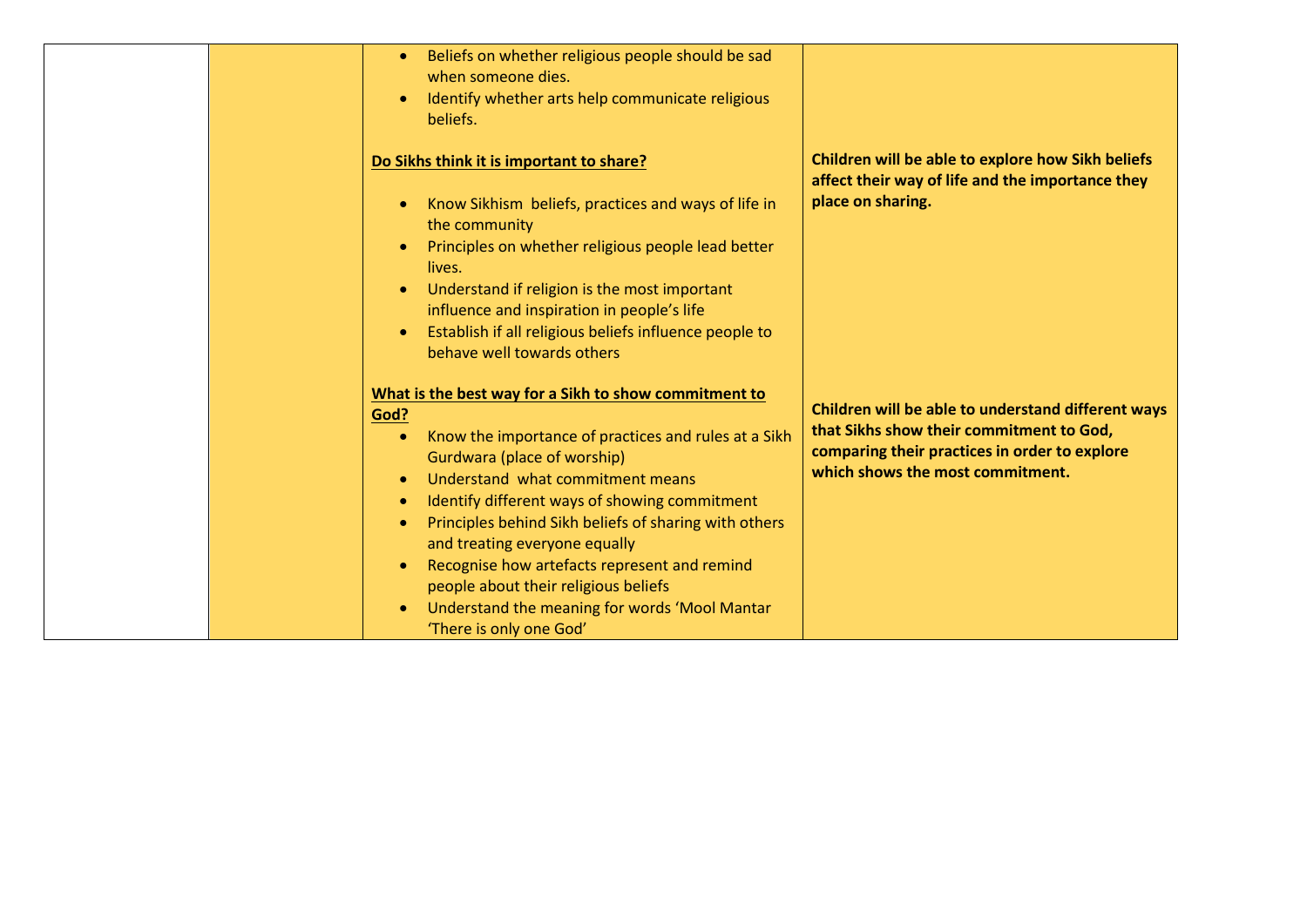| In Year 4, children | Children will have the knowledge of Judaism, Christianity,                                                                                                                                                                                                                                                                                                                                                                                                 |                                                                                                                                                   |
|---------------------|------------------------------------------------------------------------------------------------------------------------------------------------------------------------------------------------------------------------------------------------------------------------------------------------------------------------------------------------------------------------------------------------------------------------------------------------------------|---------------------------------------------------------------------------------------------------------------------------------------------------|
| will study          | <b>Buddhism beliefs and practices.</b>                                                                                                                                                                                                                                                                                                                                                                                                                     |                                                                                                                                                   |
|                     | How special is the relationship Jews have with God?<br>Know Beliefs, Practices, Values and Commitments<br>$\bullet$<br>for Jewish People<br>Learn about the life, practices and ways of life of a<br>$\bullet$<br>Jewish person<br>Explain whether sacred texts have to be 'true' to<br>help people understand their religion<br>Justify that by participating in worship helps people<br>$\bullet$<br>to feel closer to God or their faith and community. | Children will be able to understand the special<br>relationship between Jews and God and the<br>promises they make to each other.                 |
|                     | What is the most significant part of the Nativity story for<br><b>Christians today?</b><br>Know Christian practice, beliefs and values<br>Understand the meaning and purpose of the Nativity<br>story<br>Explain whether sacred texts have to be 'true' to<br>help people understand their religion.<br>Identify whether arts help communicate religious<br>$\bullet$<br>beliefs.                                                                          | Children will be able to understand the symbolism<br>in the Christmas story and think about what the<br>different parts mean to Christians today. |
|                     | Could the Buddha's teachings make the world a better<br>place?<br>Know Buddhist practice, belief and teachings<br>$\bullet$<br>Explain Buddhism values and commitment<br>Know about the principles of Four Noble Truths<br>$\bullet$<br>Understand Identity, diversity and belonging<br>Principles on whether religious people lead better<br>lives<br>Establish if all religious beliefs influence people to<br>$\bullet$<br>behave well towards others   | Children will be able to find out about teachings<br>of the Buddha and exploring what he taught<br>about change.                                  |
|                     | Is forgiveness always possible for Christians?<br>• Know Christian practice, beliefs and teachings                                                                                                                                                                                                                                                                                                                                                         | Children will be able to understand how Jesus'<br>life, death and resurrection teaches Christians<br>about forgiveness.                           |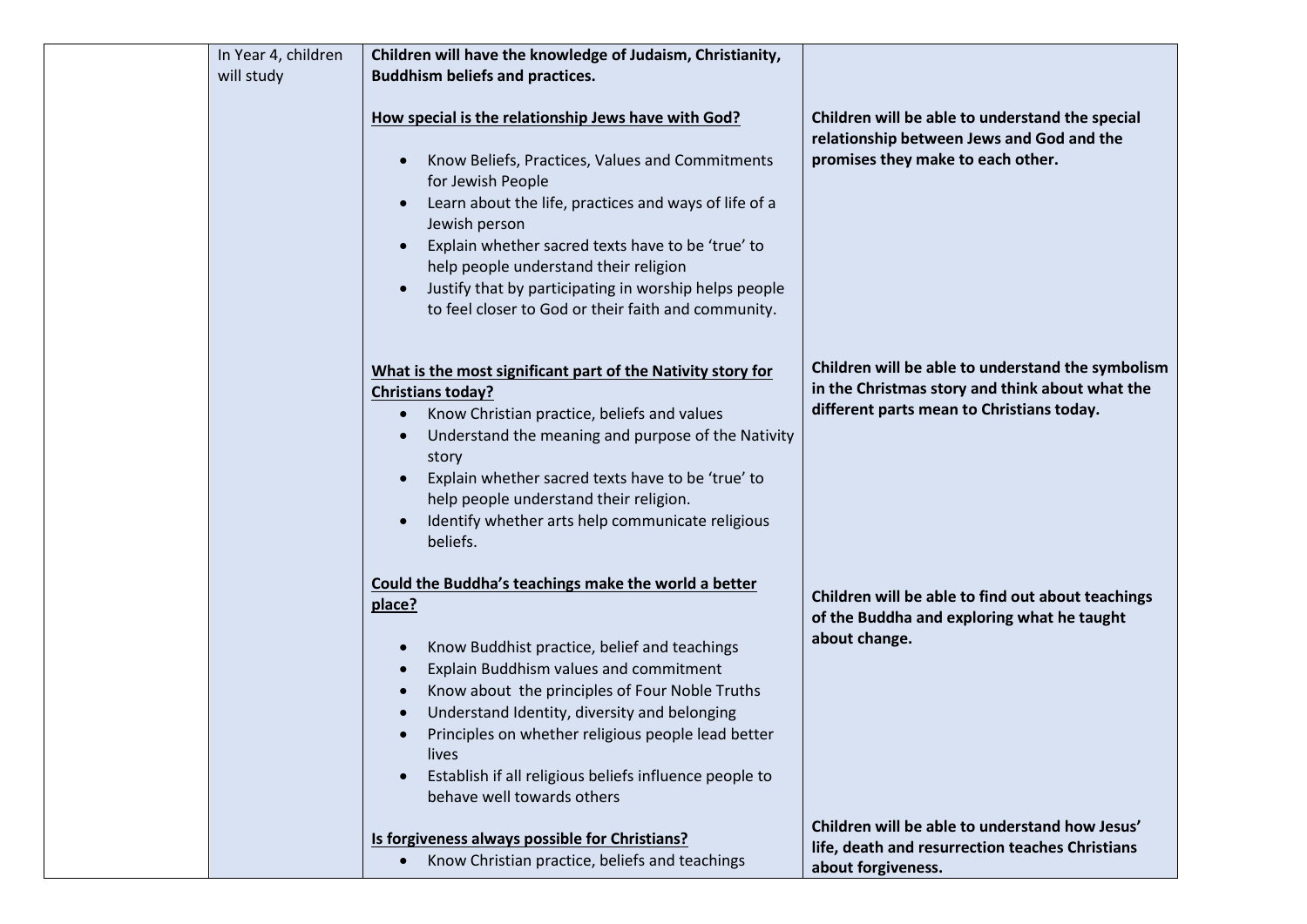| Understand the meaning, purpose and truth of<br>$\bullet$<br>Christian Biblical teachings on forgiveness<br>Principles on whether religious people lead better<br>lives<br>Establish if all religious beliefs influence people to<br>behave well towards others<br>What is the best way for a Jew to show commitment to<br>God?<br>Know Jewish practices and way of life<br>$\bullet$<br>Principles on whether religious people lead better<br>lives<br>Understand if religion is the most important<br>$\bullet$<br>influence and inspiration in everyone's life<br>Explain whether participating in worship help people<br>$\bullet$ | Children will be able to understand different ways<br>that Jews show their commitment to God,<br>comparing their practices in order to explore<br>which shows the most commitment. |
|----------------------------------------------------------------------------------------------------------------------------------------------------------------------------------------------------------------------------------------------------------------------------------------------------------------------------------------------------------------------------------------------------------------------------------------------------------------------------------------------------------------------------------------------------------------------------------------------------------------------------------------|------------------------------------------------------------------------------------------------------------------------------------------------------------------------------------|
| to feel closer to God or their faith or community.<br>What is the best way for a Buddhist to lead a good life?<br>Know Buddhist practices and ways of life<br>$\bullet$<br>Understand Buddhism values and commitments<br>$\bullet$<br>Principles on whether religious people lead better<br>lives<br>Establish if all religious beliefs influence people to<br>$\bullet$<br>behave well towards others                                                                                                                                                                                                                                 | Children will be able to explain how Buddha's<br>teachings make a difference to how Buddhists<br>choose to live.                                                                   |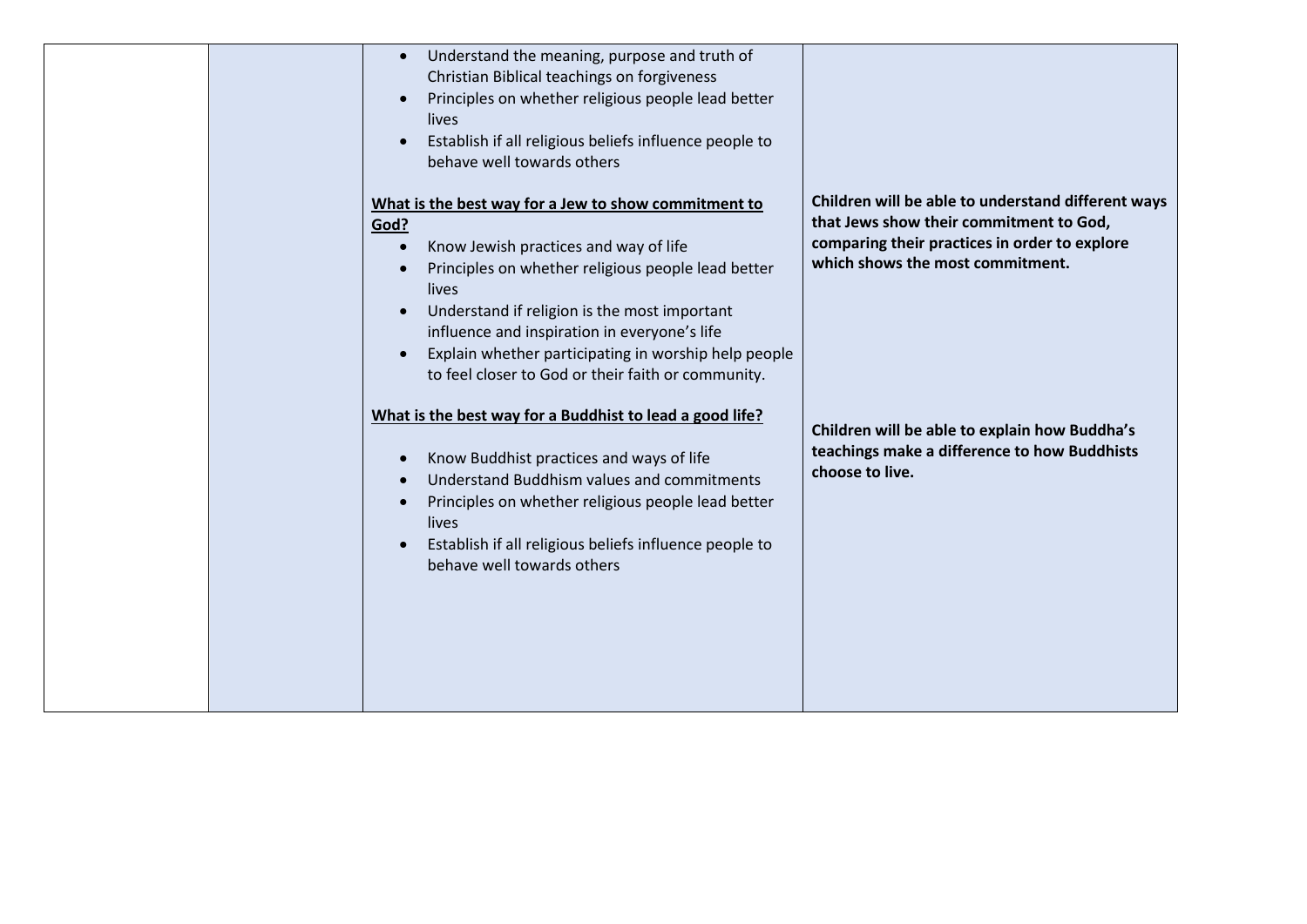|                                                                                                                                                                                                                            | In Year 5 children<br>will build on<br>previous<br>knowledge of | Children will have the knowledge of Hinduism, Christianity<br>and Sikhism beliefs, practices and values.<br>What is the best way for a Hindu to show commitment to<br>God?<br>Know Hinduism practices, beliefs and way of life<br>$\bullet$<br>Understand the meaning of values and commitment<br>$\bullet$<br>Principles on whether religious people lead better<br>lives<br>Establish if all religious beliefs influence people to<br>$\bullet$<br>behave well towards others | Children will be able to understand how Hindus<br>show their commitment to God and to evaluate if<br>there is a best way.                                                  |
|----------------------------------------------------------------------------------------------------------------------------------------------------------------------------------------------------------------------------|-----------------------------------------------------------------|---------------------------------------------------------------------------------------------------------------------------------------------------------------------------------------------------------------------------------------------------------------------------------------------------------------------------------------------------------------------------------------------------------------------------------------------------------------------------------|----------------------------------------------------------------------------------------------------------------------------------------------------------------------------|
| At the end of KS2,                                                                                                                                                                                                         |                                                                 | Is the Christmas story true?<br>Know Christianity beliefs and teachings<br>$\bullet$<br>Understand the importance of Christmas for<br>Christians<br>Explain whether sacred texts have to be 'true' to<br>$\bullet$<br>help people understand their religion.<br>Understand the meaning, purpose and truth of<br>$\bullet$<br>Christian Biblical teachings/stories                                                                                                               | Children will be able to evaluate different<br>accounts of the Christmas story and understand<br>that stories can be true in different ways.                               |
| pupils will extend<br>their knowledge and<br>understanding by<br>investigating beliefs<br>and practices of<br>religions and other<br>world views by<br>reflecting and<br>making connections<br>between different<br>ideas. |                                                                 | How can Brahman be everywhere and in everything?<br>Know Hinduism beliefs and teachings<br>$\bullet$<br>Recognise the Importance of how symbols represent<br>$\bullet$<br>religion<br>Understand the purpose, meanings and truth that<br>$\bullet$<br>God can be represented in many forms<br>Explain whether sacred texts have to be 'true' to<br>help people understand their religion.<br>Explain how the arts help communicate religious<br><b>beliefs</b>                  | Children will be able to understand the Hindu<br>belief that there is one God with many different<br>aspects.                                                              |
| Children will be able<br>to consider, compare<br>and contrast how<br>religions and other                                                                                                                                   |                                                                 | How significant is it for Christians to believe God intended<br>Jesus to die?<br>Know Christian beliefs, values and teachings<br>$\bullet$<br>Understand meanings for events during Holy Week<br>$\bullet$<br>for Christians                                                                                                                                                                                                                                                    | Children will be able to question whether God<br>intended Jesus to be crucified or whether Jesus'<br>crucifixion was the consequence of events during<br><b>Holy Week.</b> |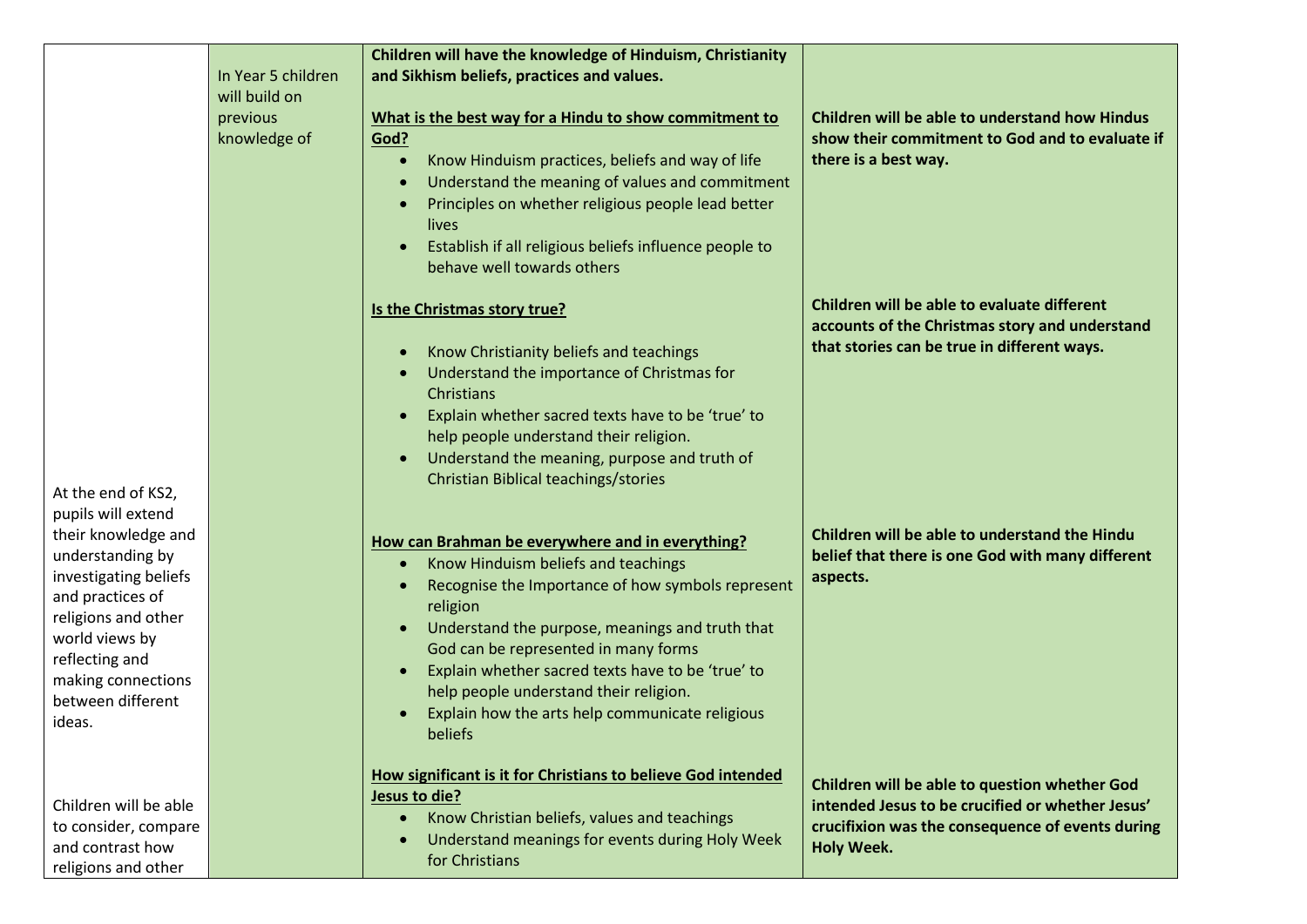| world views address<br>questions of<br>meaning, purpose<br>and value.                                                                          |                                                                 | Know the meaning and truth about Jesus'<br>crucifixion and resurrection<br>Explain whether sacred texts have to be 'true' to<br>help people understand their religion                                                                                                                                                                                                                                                                                                                                                                                                                                                                                                                                                                                                                                                                                                                                        |                                                                                                                                                                                                                     |
|------------------------------------------------------------------------------------------------------------------------------------------------|-----------------------------------------------------------------|--------------------------------------------------------------------------------------------------------------------------------------------------------------------------------------------------------------------------------------------------------------------------------------------------------------------------------------------------------------------------------------------------------------------------------------------------------------------------------------------------------------------------------------------------------------------------------------------------------------------------------------------------------------------------------------------------------------------------------------------------------------------------------------------------------------------------------------------------------------------------------------------------------------|---------------------------------------------------------------------------------------------------------------------------------------------------------------------------------------------------------------------|
| They will offer ideas<br>and clear responses<br>on how religions and<br>other world views<br>influence morality,<br>identity and<br>diversity. |                                                                 | What is the best way for a Sikh to show commitment to<br>God?<br>Know Sikh beliefs, practices and teachings<br>Understand Sikh values and commitments<br>distinguish what commitment means<br>Identify different ways of showing commitment<br>Establish if all religious beliefs influence people to<br>behave well towards others<br>Justify that by participating in worship helps people<br>to feel closer to God or their faith and community.<br>Do beliefs in karma, samsara and moksha help Hindus lead<br>good lives?<br>Know Hinduism beliefs, practices and values<br>Understand the meaning of karma, moksha and<br>samsara<br>Principles on whether religious people lead better<br>lives<br>Establish if all religious beliefs influence people to<br>behave well towards others<br>Understand if it is possible to hold religious beliefs<br>without trying to make the world a better place. | Children will be able to understand how Sikhs<br>show their commitment to God and to evaluate if<br>there is a best way.<br>Children will be able to understand the impact of<br>certain beliefs on a Hindu's life. |
|                                                                                                                                                | In Year 6 children<br>will build on<br>previous<br>knowledge of | Children will have the knowledge of Islam and Christianity<br>beliefs, practices and values.<br>What is the best way for a Muslim to show commitment to<br>God?<br>Know Muslim beliefs and practices<br><b>Understand Muslim values and commitments</b><br>Principles on whether religious people lead better<br>lives                                                                                                                                                                                                                                                                                                                                                                                                                                                                                                                                                                                       | Children will be able to understand some of the<br>ways Muslims show commitment to God and to<br>evaluate whether there is a best way.                                                                              |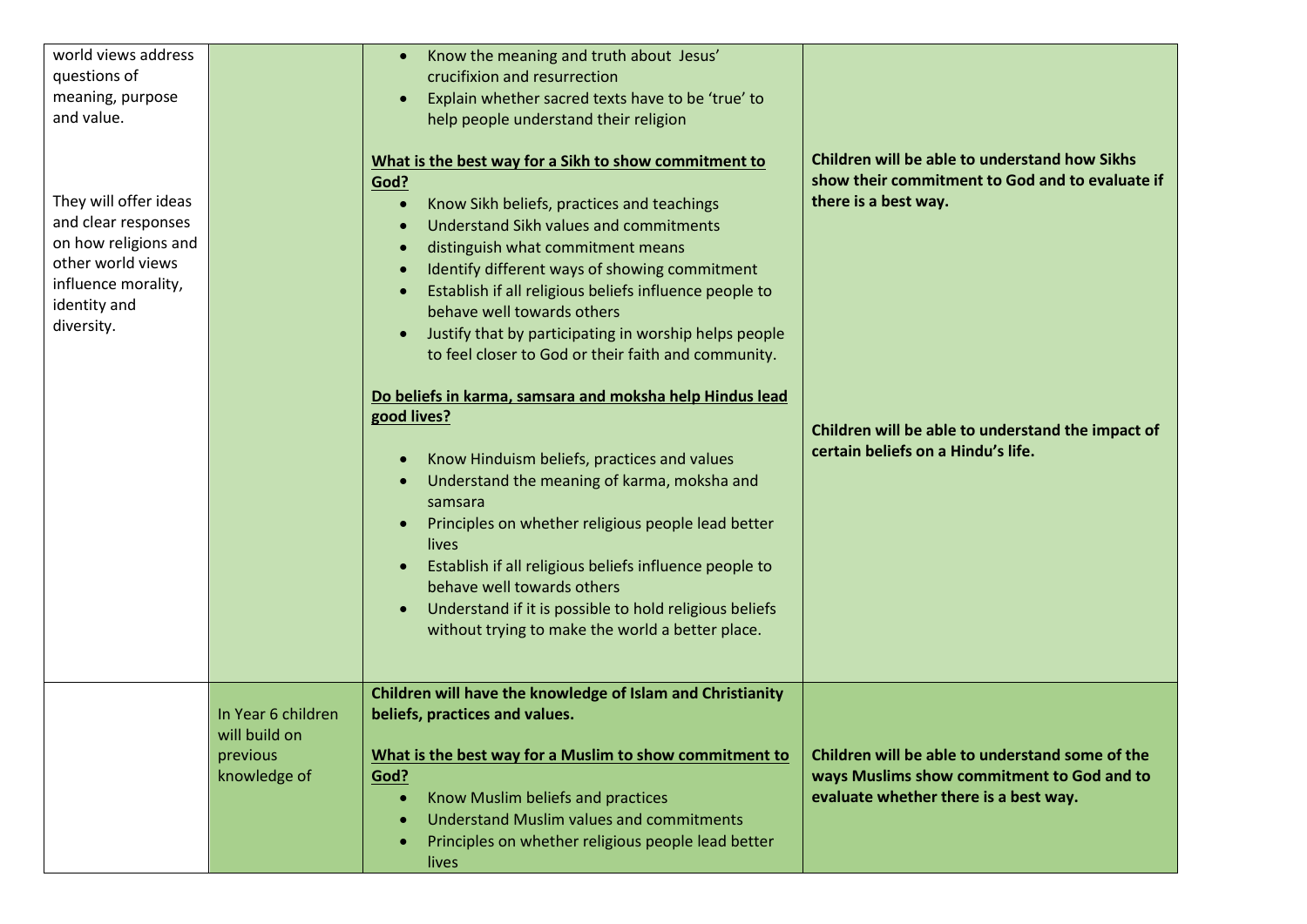|  | Establish if all religious beliefs influence people to<br>behave well towards others                                                                                                                                                                                                                                                                                                                                                                                                                                           |                                                                                                                                                                                                                                                                                                |
|--|--------------------------------------------------------------------------------------------------------------------------------------------------------------------------------------------------------------------------------------------------------------------------------------------------------------------------------------------------------------------------------------------------------------------------------------------------------------------------------------------------------------------------------|------------------------------------------------------------------------------------------------------------------------------------------------------------------------------------------------------------------------------------------------------------------------------------------------|
|  | How significant is it that Mary was Jesus' mother?                                                                                                                                                                                                                                                                                                                                                                                                                                                                             |                                                                                                                                                                                                                                                                                                |
|  | Do Christmas celebrations and traditions help Christians<br>understand who Jesus was and why he was born?<br>Know Christian beliefs, values and teachings<br>$\bullet$<br>Understand purpose and meanings of Biblical<br>$\bullet$<br>teachings about Jesus' birth<br>Understand the significance and truth of Virgin Mary<br>to Christians<br>Identify the importance of Christmas traditions and<br>$\bullet$<br>celebrations<br>Explain whether sacred texts have to be 'true' to<br>help people understand their religion. | Children will be able to analyse the Christian<br>belief in the Virgin Birth and to assess the<br>significance of this to Christians.<br>They will evaluate different Christmas traditions<br>and celebrations in the light of their reference and<br>relevance to Christian beliefs in Jesus. |
|  | Understand purpose and meaning of Christmas for<br><b>Christians</b><br>Is anything ever eternal?<br>Know Christian beliefs, values and teachings<br>$\bullet$<br>Understand the purpose and meaning of eternal for<br>Christians                                                                                                                                                                                                                                                                                              | Children will be able to evaluate different beliefs<br>about eternity and to understand the Christian<br>perspective on this.                                                                                                                                                                  |
|  | Understand that Humanist means supporting the<br>$\bullet$<br>principles of Humanism<br>Understand purpose and meanings of Biblical<br>teachings about eternal<br>Views on whether religious people should be sad<br>$\bullet$<br>when someone dies<br>Beliefs on how well funeral and mourning rituals tell<br>you about what a religion believes and about what<br>happens after death                                                                                                                                       | They will also understand Humanists have special<br>ways to mark milestone moments in life.                                                                                                                                                                                                    |
|  | Is Christianity still a strong religion 2000 years after Jesus<br>was on Earth?<br>Know Christian practices and ways of life<br>$\bullet$<br>Understand Christian values and commitments                                                                                                                                                                                                                                                                                                                                       | Children will be able to examine the influence<br>Christianity still has in the world and evaluate<br>whether it is still a strong religion.                                                                                                                                                   |